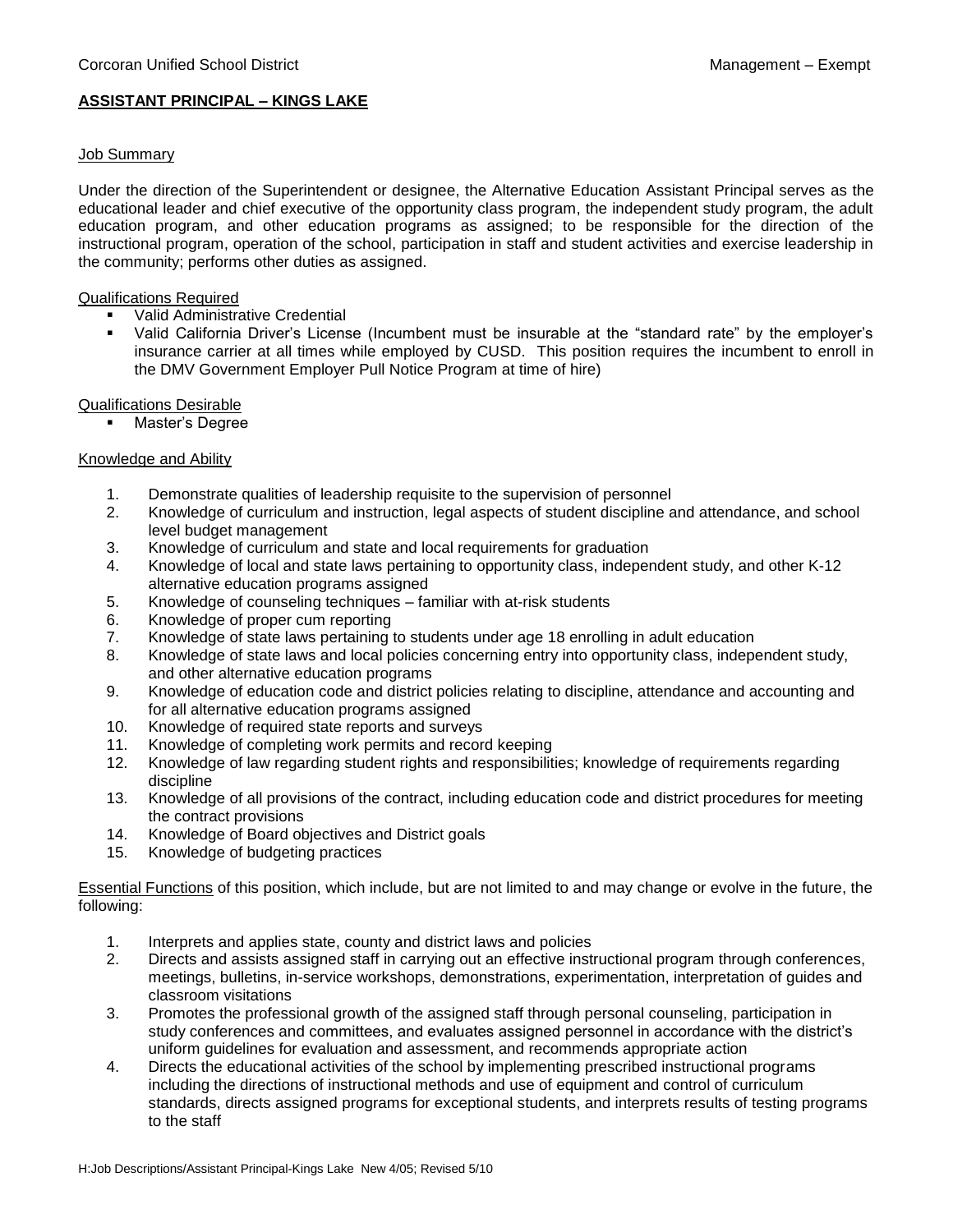#### **ASSISTANT PRINCIPAL – KINGS LAKE**

- 5. Insures that proper procedures are followed when a student is considered for enrollment into or exits from the opportunity class program, independent study program, and other K-12 alternative education programs assigned
- 6. Responsible to see that students under the age of eighteen who enter adult education have the proper counseling before entering and that all state guidelines are followed before enrolling such a student
- 7. Responsible to keep current with adult legislation and report to the superintendent any changes that will affect the district
- 8. Responsible for the scheduling and promotion of the adult education
- 9. Directs and coordinates the activities of assigned personnel including teachers, secretaries and custodial staff
- 10. Develops and/or maintains budgets for adult education, the opportunity class program, the independent study program, and/or other K-12 education program as assigned
- 11. Directs activities necessary to support a program of student counseling and discipline by conferring with parents, health and guidance staffs, and teachers concerning programs of student adjustment, assist the teachers as necessary in maintaining discipline, and supply student records and recommendation as requested for students in K-12 alternative education programs
- 12. Responsible to procure records for students in the adult programs, evaluates each one's academic progress, and indicates to the teachers which courses are still needed for graduation
- 13. Evaluates each adult student's academic record to insure that all graduation requirements have been met before issuing ad adult high school diploma
- 14. Responsible to prepare a list of proposed course titles for the adult education program and present them to the Board of Trustees each year at the appropriate time
- 15. Develops/assists in the development of policy related to district goals and objectives
- 16. Assist in the development of policies for the operation of the school district
- 17. Directs and manages the opportunity class program, and the other alternative programs assigned
- 18. Assumes responsibility for development, implementation, and evaluation of the opportunity class program, the other alternative education programs assigned
- 19. Completes and forwards all state and local reports to the district office or the state as appropriate
- 20. Responsible to see that daily attendance is recorded and reported as per state regulations
- 21. Orders all materials and supplies necessary
- 22. Writes course outlines for each adult education course in accordance with state guidelines
- 23. Provides an up-to-date student handbook and teachers' handbook
- 24. Secures transcripts from other schools for out-of-district students
- 25. Secures cum folders from the main campus from the main campus for high school transferees in the opportunity class and other "seat-time" alternative education programs assigned
- 26. Makes all student class assignments for students in the opportunity class and other "seat-time" alternative education programs assigned
- 27. Provides teachers in the opportunity class programs, the independent study program, and other K-12 alternative education programs with pertinent information regarding previous academic and behavioral records on incoming student
- 28. Plans for the full utilization of the services of the Assistant Superintendent, Project Director, District Psychologist where such services can be used to augment the program of the school
- 29. Provides adequate leadership in developing and implementing rules necessary for a safe, effective and efficient school
- 30. Maintains open communication with the Superintendent and his staff by informing conditions, needs, and activities of the school; and by submitting records and reports when due
- 31. Plans for the efficient use of instructional supply funds and annually submits recommendations for necessary capital outlay expenditures
- 32. Suspends pupils whose behavior is such as to warrant such action in the opportunity class program, the independent study program, and other K-12 alternative education programs assigned
- 33. Acts as the contact person between the district and Health and Human Services and the Job Training Office for programs involving adult students
- 34. Performs other duties as assigned to benefit the position, the site and the district.